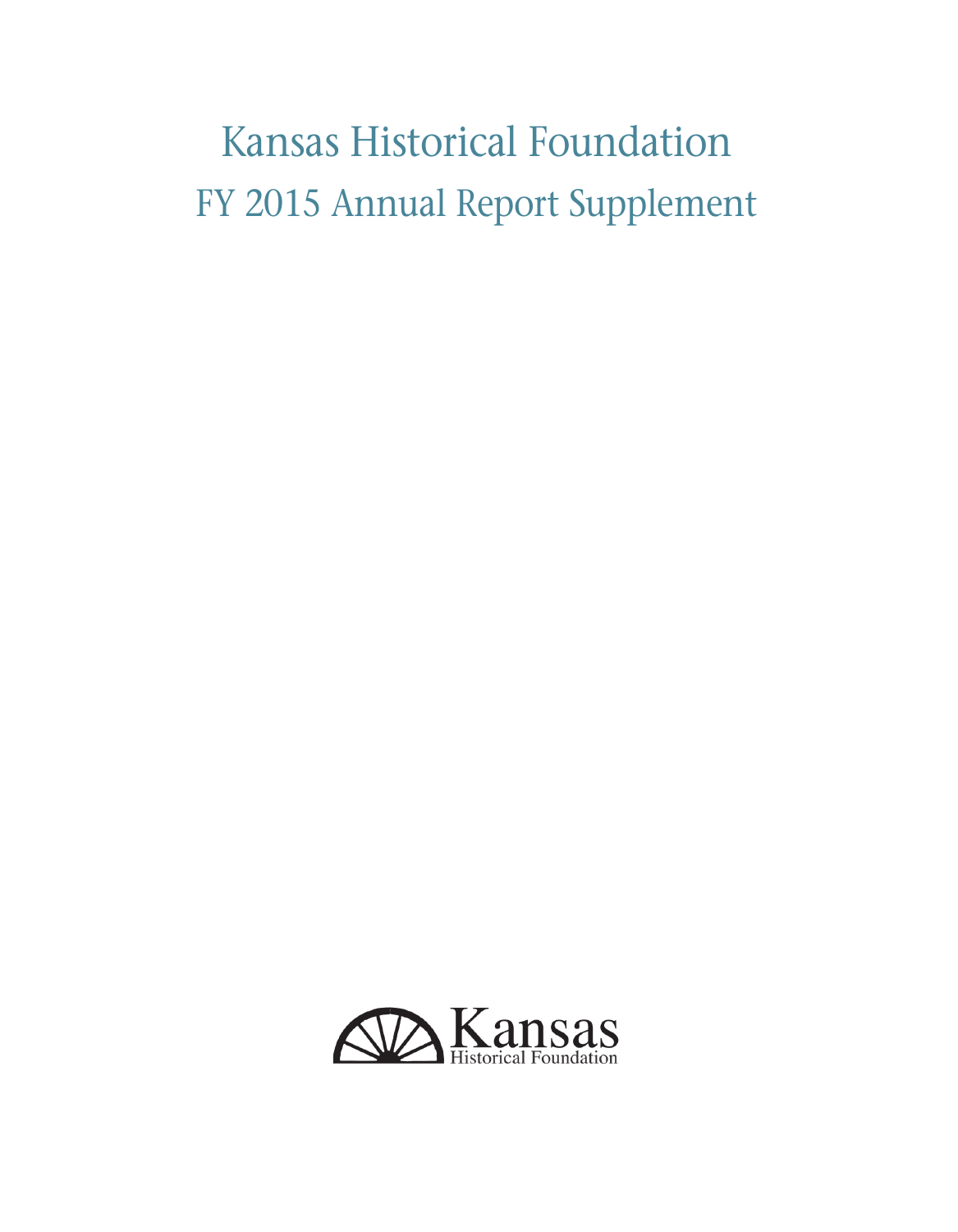## **Investment Pool Performance**

**Unrealized gain (loss)**

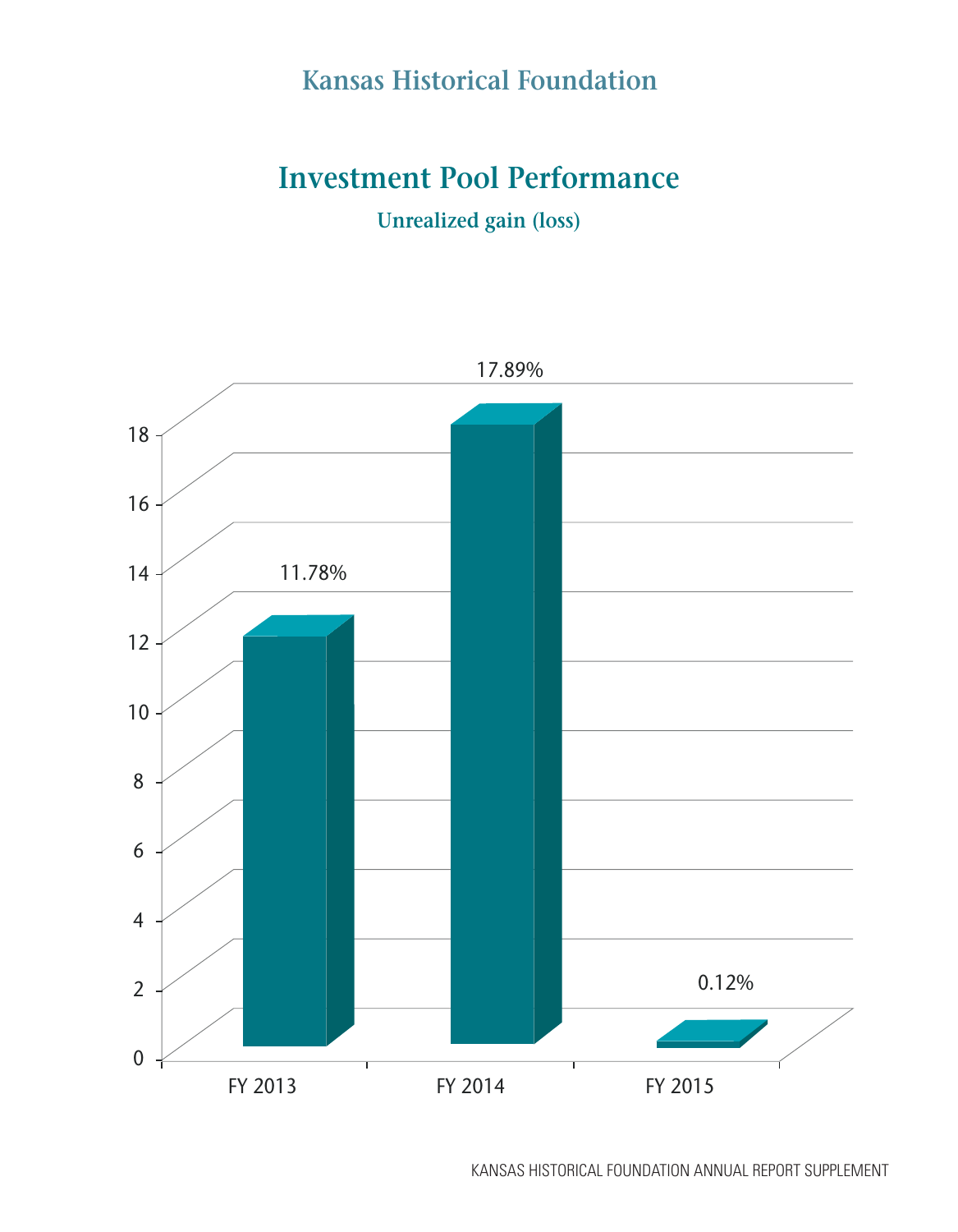## **FY 2015 Funds Provided to the Kansas Historical Society**

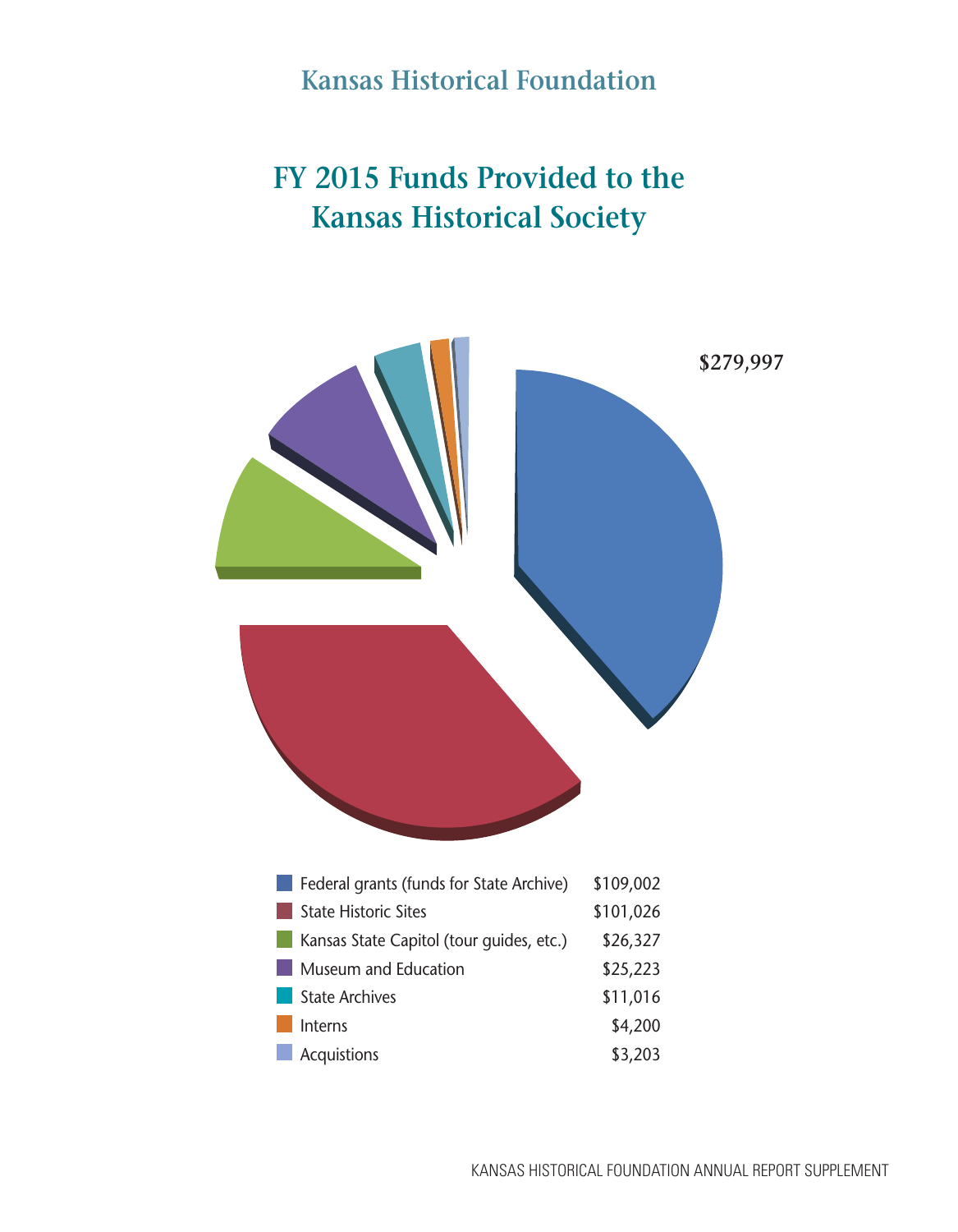# **10 Years of Support for the Kansas Historical Society**

**\$4,416,895**

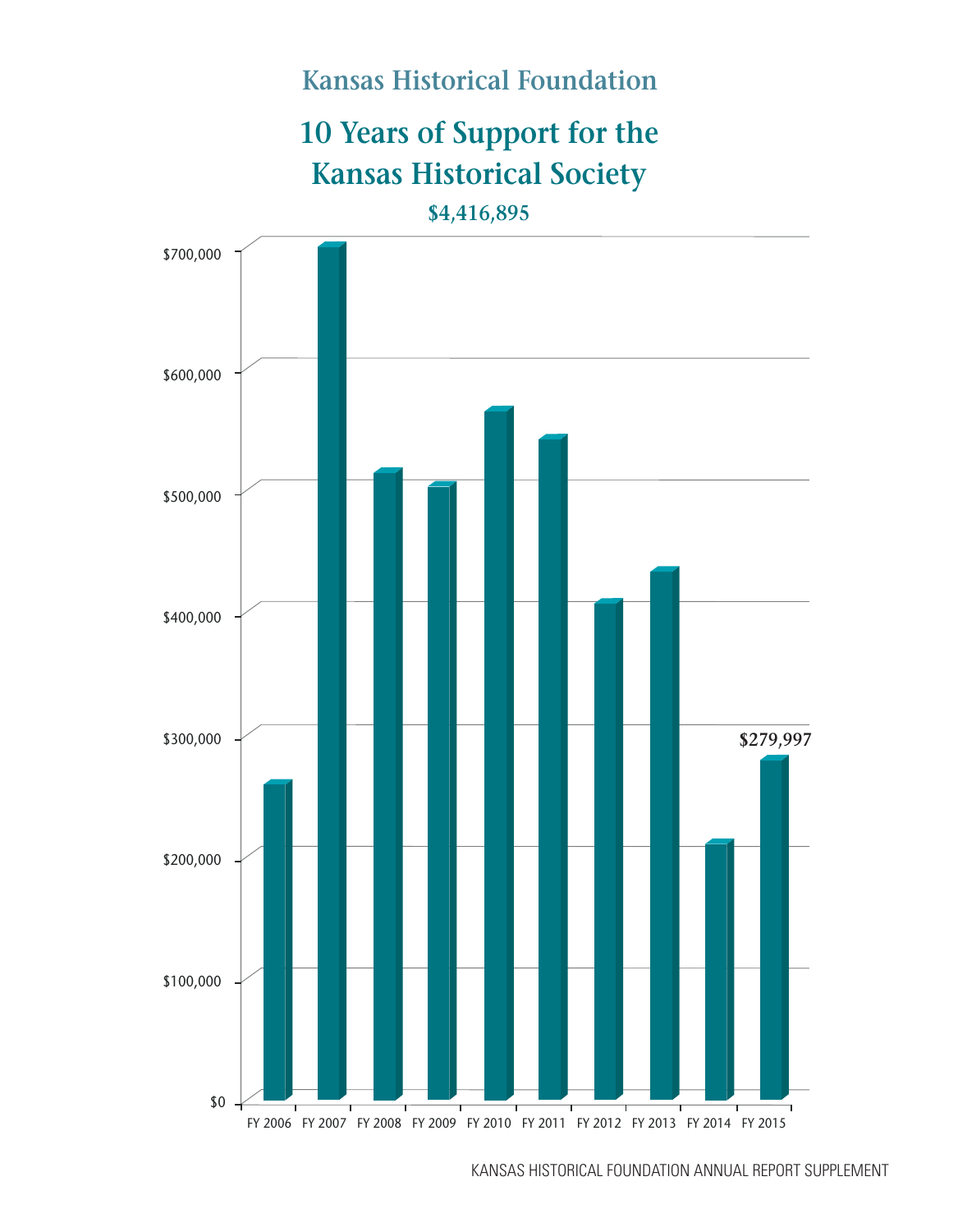## **FY 2015 Donations Received by Category**

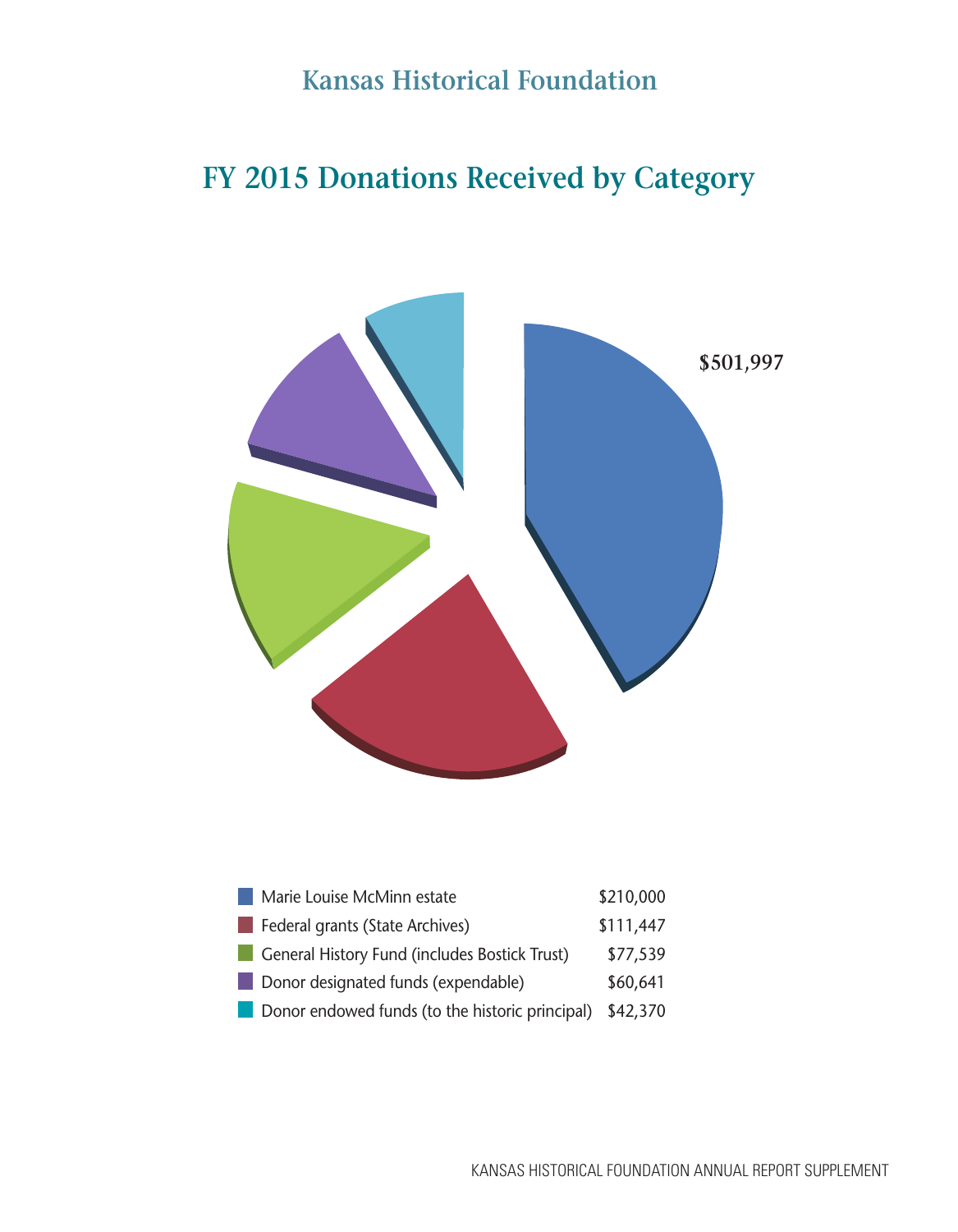## **FY 2015 Board and Donor Endowed Funds**



**\$2.1 million**



#### Principal and earnings

| Historic sites preservation | \$1,065,586 |
|-----------------------------|-------------|
| Programming                 | \$431,610   |
| Acquisition of collections  | \$338,739   |
| <b>Internships</b>          | \$121,951   |
| Awards                      | \$118,836   |
| Access to collections       | \$78,308    |
| Foundation operations       | \$30,371    |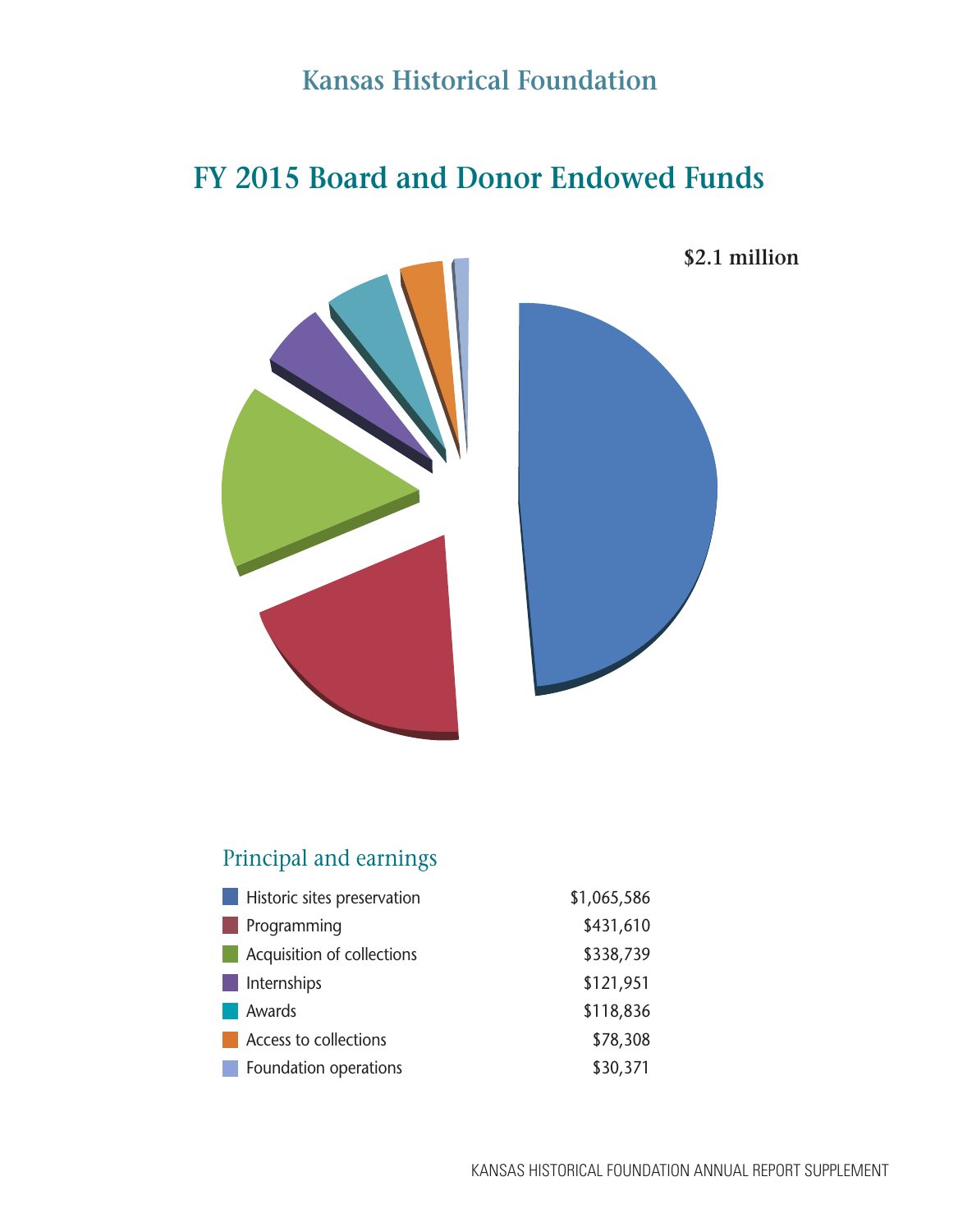## **FY 2015 Assets**



| \$4.1 million |
|---------------|
|               |

| Board and donor endowed | \$1,965,377 |
|-------------------------|-------------|
| Earnings                | \$220,025   |
| Donor restricted        | \$1,027,387 |
| Unrestricted            | \$957,871   |